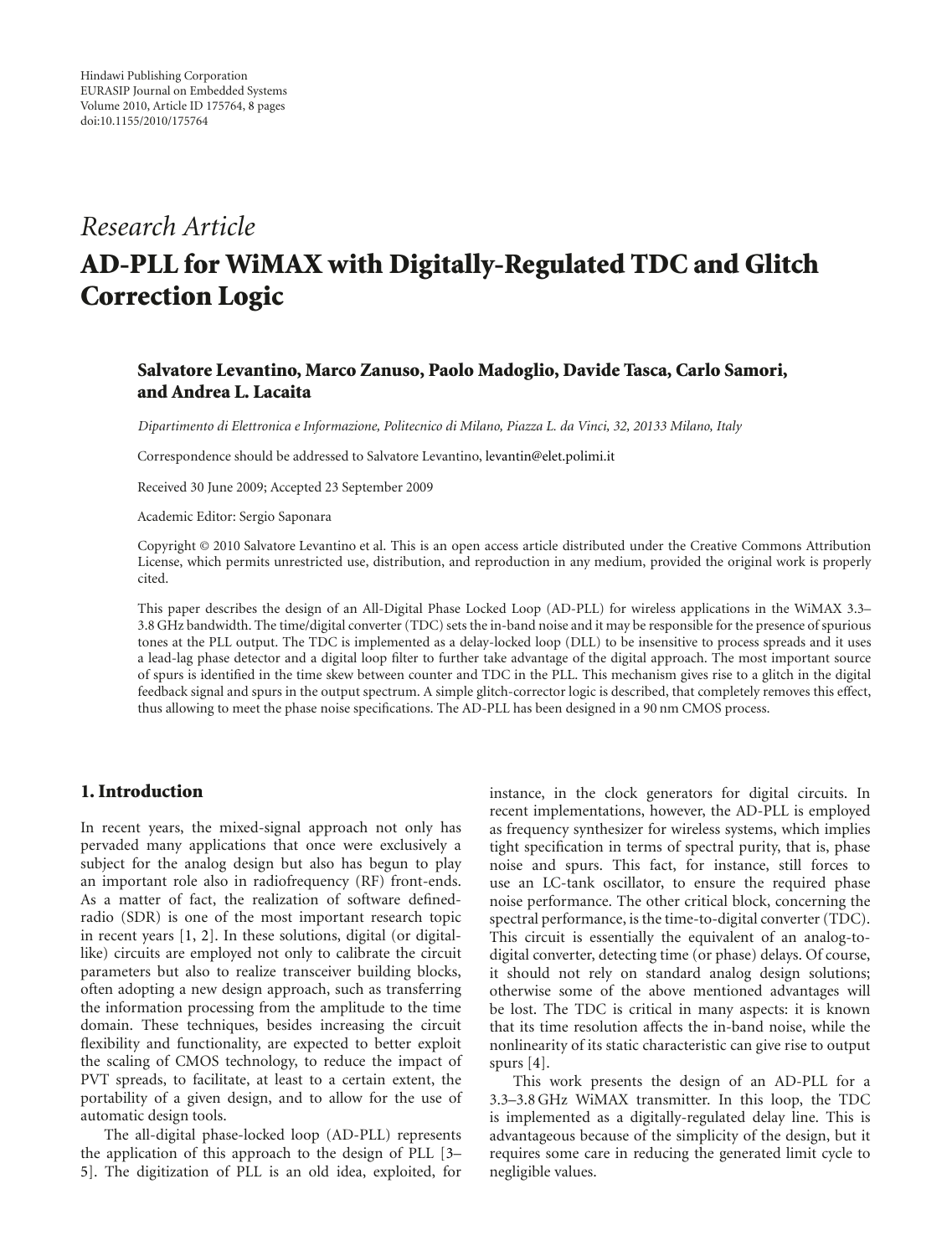

Figure 1: The AD-PLL block schematic.

The unavoidable time skew between the TDC and the counter inputs gives rise to glitches in the AD-PLL feedback signal and ultimately to severe spurious tones in the output spectrum. This effect is not related to our specific implementation of the TDC, but it may affect any common TDC implementations. In this paper, we will show how to predict these skew-induced spurs and we will propose a digital glitch corrector, which is able to operate either when the loop is locked and when the loop is in the lock transient.

In the next Section, the operating principle of the AD-PLL including a counter and a TDC is recalled. Section 3 discusses the advantages of the closed-loop TDC, while Section 4 presents the proposed TDC and explains the presence of the limit cycle in the DLL. Section 5 discusses the generation of glitches in the presence of time skew between counter and TDC. Section 6 proposes a simple glitch-corrector logic. The schematic of the complete AD-PLL is presented in Section 7, together with the simulation results. Finally, the conclusions are drawn in Section 8.

#### **2. Combined Operation of TDC and Counter**

The basic schematic of the AD-PLL considered in this work is reported in Figure 1 [4, 6]. It is equivalent to the original structure proposed in [3], which can be obtained by simply shifting the digital integrator  $1/(1 - z^{-1})$  backward between the digital Frequency Control Word (FCW) and the adder, and removing the derivatives  $(1 - z^{-1})$  in the feedback path. The loop filter features a proportionalintegral transfer function; its output tunes an LC-tank Digital-Controlled Oscillator (DCO) by controlling a bank of switched capacitors in parallel to the inductor. All the blocks enclosed in the gray box are clocked at the reference frequency *f*ref.

The error signal at the adder output  $f_e$  is given by the difference between FCW and the number of DCO periods occurring within one reference period  $T_{ref} = 1/f_{ref}$ . The loop forces this error signal to be zero; therefore, if  $f_{\text{dco}} =$  $1/T<sub>doc</sub>$  is the DCO frequency, the FCW sets the output frequency as  $f_{\text{dco}} = FCW \cdot f_{\text{ref}}$ . The signal  $f_{\text{e}}$  is a digital number representing the frequency error. This number is then integrated to provide the phase error *R*e, whose average is forced to be zero by the loop.

With respect to the original design in [3], the open-loop gain is not altered. The advantage of the structure in Figure 1 is that the design of the adder is simpler since its input word lengths are reduced.

If the FCW were an integer number, only a counter would be necessary in the feedback path. The presence of the TDC is needed because in general FCW may have also a fractional part. For convenience, let us split FCW into two parts: an integer one (FCW<sub>i</sub>) and a fractional one (FCW<sub>f</sub>). The counter output provides the number of integer DCO periods within  $T_{\text{ref}}$ , that is, the integer part  $f_i$  of the ( $f_{\text{dco}}/f_{\text{ref}}$ ) ratio. The TDC quantizes the fractional part  $f_f$  of ( $f_{\text{dco}}/f_{\text{ref}}$ ). The lock conditions are  $FCW_i = f_i$  and  $FCW_f = f_f$ .

It is important, for what follows, to better underline the concurrent operations of the counter-TDC ensemble. The TDC input range has to cover a single reference period. We consider a very simple case in Figure 2, where  $FCW = 2.25$ and the TDC has 8 levels or 3 bits. In a real case, the integer part of the FCW is much larger and the number of TDC bits is higher, but this simplification does not affect the present reasoning. Figure  $2(a)$  shows that the counter output after differentiation (i.e., the number *f*i) is 2, for three reference clock periods out of four, and it is 3 for one clock period out of four. The TDC output after differentiation (*f*f) provides the fractional part of the FCW, so that the frequency error *f*<sup>e</sup> is always zero. Note that the average value of *f*<sup>i</sup> is 2.25, while the average value of  $f_f$  is zero. When  $f_i$  increments from 2 to 3, the TDC input exceeds the limit of its dynamic; that is, it overflows, and its output after differentiation (*f*f) becomes negative. Figure 2(b) evidences that the ensemble TDC/counter operates as a subranging ADC, which implies that the TDC characteristics must be perfectly embedded in a counter bin in the ideal case.

At steady state, at each reference edge, the converter count will increment by 2.25 (in our example). Thus, the fractional count will increment by 0.25 and the TDC characteristic will be swept forward. It is easy to see that, in the case of  $FCW_f$  higher than 0.5, the counter would decrease its count by one unity when the differentiated TDC output underflows and the TDC characteristic would be swept backward.

#### **3. Closed-Loop TDC**

As recalled above, the TDC is a key block for the performance of the whole AD-PLL. Figure 3 compares the basic schemes of an open- and a closed-loop TDCs. The time resolution of both of them is limited to one gate delay (i.e., about 15– 20 ps in a 90 nm CMOS technology). The circuit design of the open-loop delay line is easier; however the closed-loop line, or Delay-Locked Loop (DLL), has some advantages, primarily, the independence of the time resolution over process voltage temperature (PVT) variations, since the DLL always divides the input period into *N*<sub>DLL</sub> time intervals, being the *N*<sub>DLL</sub> number of delay elements. This ensures that the quantization noise is always equal to the expected one. Conversely, in an open-loop line implemented in scaled CMOS technology, process corners may spread the delay around the nominal value up to  $\pm$  50%, increasing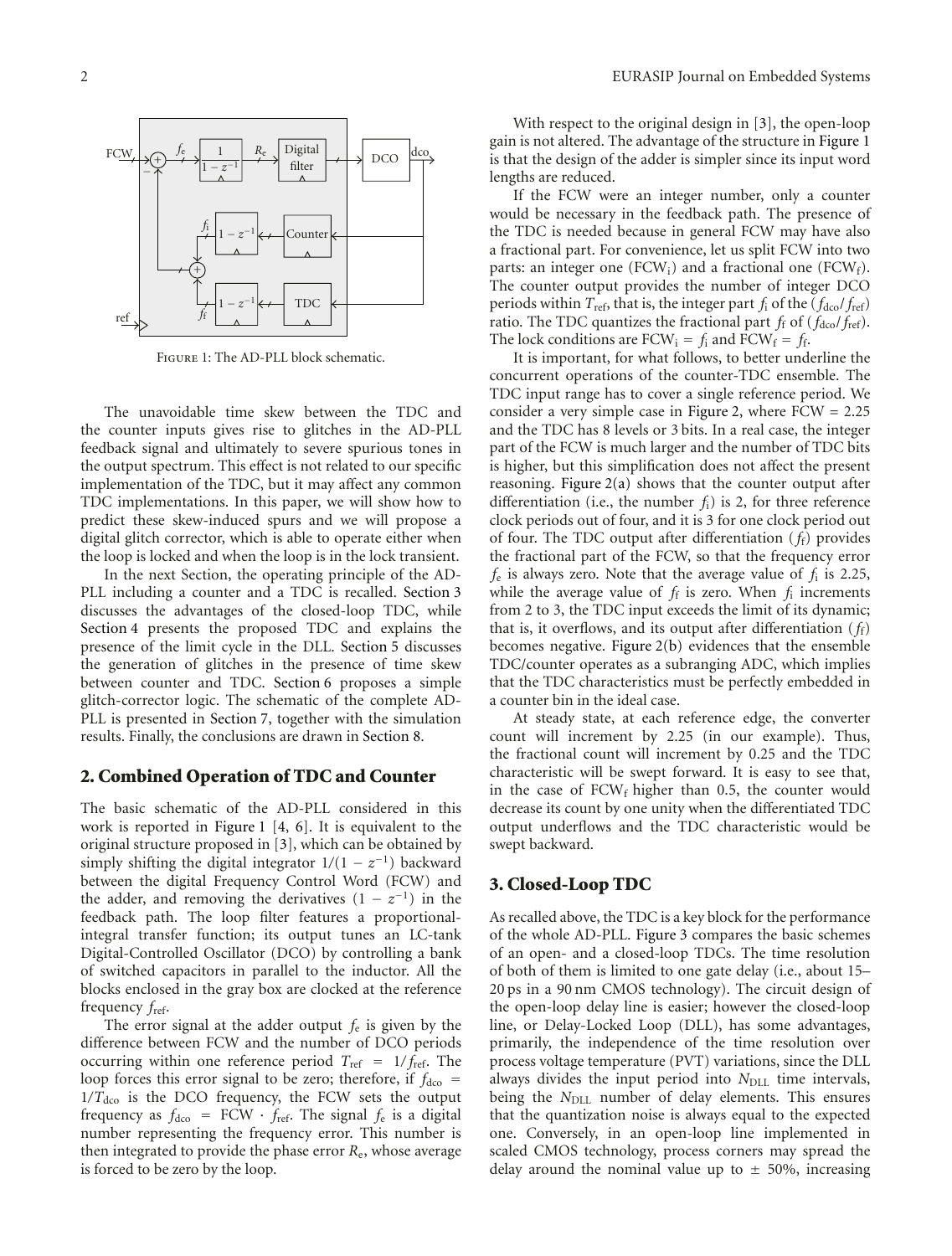

FIGURE 2: AD-PLL behavior for FCW = 2.25: (a) positive edges of ref and dco, feedback signals  $f_i$  and  $f_f$ , and error signal  $f_e = FCW - (f_i + f_i)$ *f*f); (b) counter/TDC conversion characteristics.

the in-band noise uncertainty. Moreover, extra stages in the line are required to measure the whole oscillator period in the case of a fast corner.

An additional advantage of the regulated delay line regards the TDC nonlinearity, which can raise the fractional spur level in ADPLLs [4]. A DLL features a better integral nonlinearity (INL) than an open-loop delay line [7], since it aligns the input and the output signal edges. Figure 4 shows the simulated INL root mean square (r.m.s.) value at each delay cell output for a 16-element delay-line both an open-loop line and a closed-loop. In the simulations, a random Gaussian delay with r.m.s. value of 5% of the nominal delay was added to each cell. The result shows that the DLL improves the INL by a factor  $\sqrt{2}$  in the middle of the line and by a larger factor in the second half of the line.

The AD-PLL presented here is intended to be used as a frequency synthesizer in a WiMAX transmitter in the 3.3– 3.8 GHz band. In this application, an integral phase noise of about −40 dBc is required to the synthesizer. According to Figure 2, the TDC quantizes the output phase shifts with a least significant bit (LSB) equal to  $2\pi \cdot (\tau/T_{\text{dco}})$ , where  $\tau$  is the time resolution of the TDC. This LSB is, in turn, related to the number *B* of bits of the TDC. Thus, LSB =  $2\pi \cdot 2^{-B}$ . The expression of the phase spectrum can be obtained by assuming uniform amplitude distribution and white spectrum for this quantization noise. The resulting quantization noise in the AD-PLL spectrum is SSCR =  $(4\pi^2 \cdot 2^{-2B})/$ 12 · *f*ref, within the AD-PLL bandwidth. ( SSCR is the Single-Sideband to Carrier Ratio.)

Setting this bandwidth to few hundreds of kHz, and the DCO phase noise to −120 dBc/Hz at 1 MHz offset with 1- MHz corner frequency (between 1*/*f <sup>3</sup> and 1*/*f <sup>2</sup> regions), four

TDC bits are sufficient to meet the integral phase noise requirements. As a consequence, the delay line needs 16 delay elements and the delay *τ* at 3.8 GHz should be about  $T_{\text{dco}}/16 \approx 17 \text{ ps}$ . This corresponds to an in-band noise plateau in the PLL spectrum of about −95 dBc/Hz.

In order to meet the noise requirements, the spurious tones need to be lower than −50 dBc.

## **4. DLL-Based TDC**

The key advantage of the AD-PLL is the reduced number of analog block and of external components. Thus, the DLLbased TDC should avoid the use of analog blocks, such as charge pump and loop filter, as much as possible. In the implemented TDC, shown in Figure 5, both the phase detector (PD) and the filter are digital circuits. The PD is a set-reset flip-flop, which acts as a one-bit TDC, indicating which one of the two signals leads the other one. These circuits are sometimes referred as lead-lag or bang-bang (BB) phase detectors. The digital filter is an integrator, followed by a 6-bit current-steering DAC which regulates the bias current of the delay cells.

The DAC LSB sets the minimum variation of the cell delay  $\Delta\tau_{\text{min}}$  (about 40 fs), which can be considered as the LSB in time domain of the regulation loop. Since the delay line features 16 stages, the delay line can cover a maximum delay variation of  $(40 \text{ fs}) \cdot (16) \cdot (2^6) \approx 40 \text{ ps}$ . Note that this figure in practice matches the required dynamic of the DLL, which is the difference between the period of the lowest frequency signal (3.3 GHz) and the period of the fastest signal (3.8 GHz). To add some margin for PVT variations, a coarse tuning has been realized by adding three switched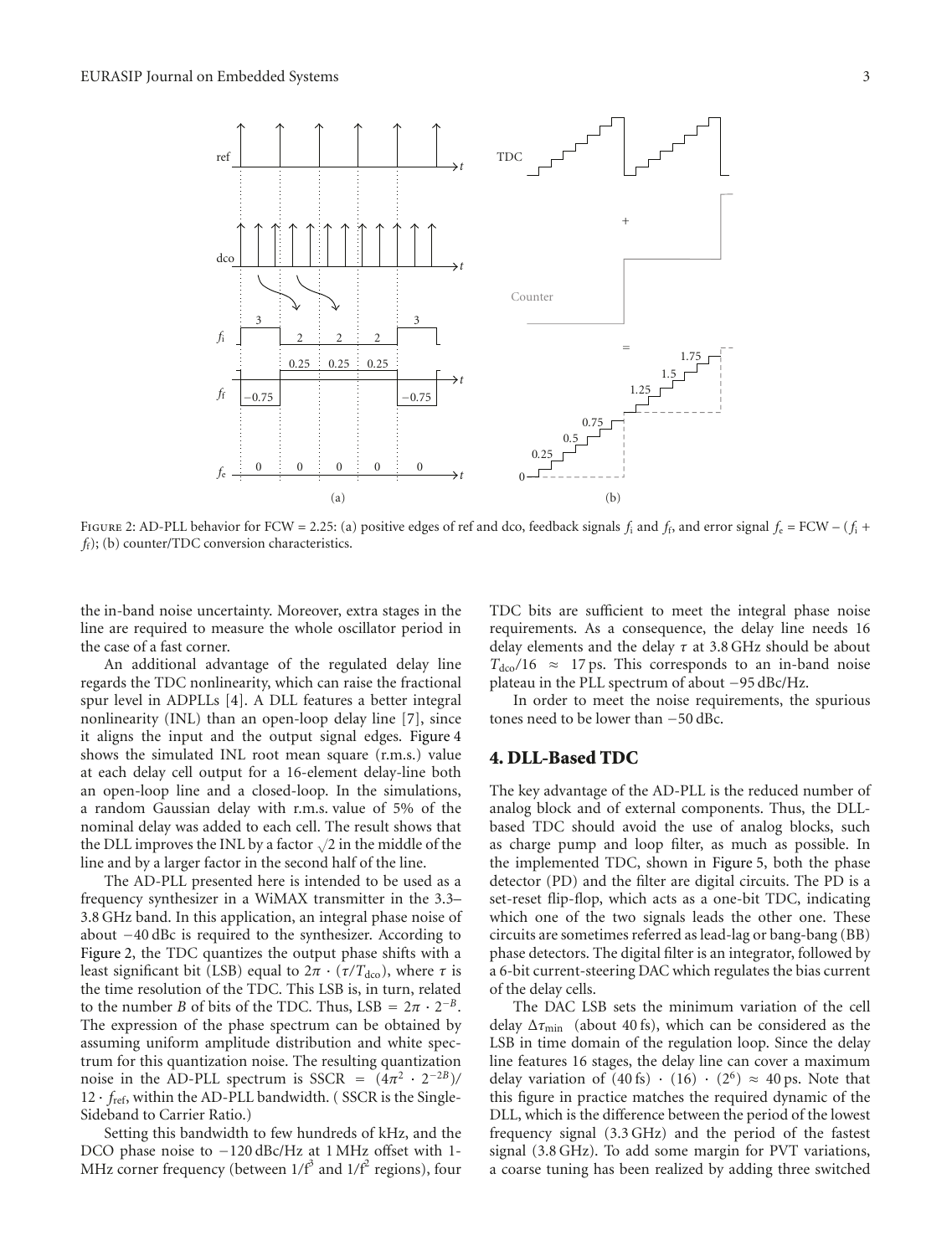

Figure 3: TDC based on (a) open-loop, and (b) closed-loop delay line.



Figure 4: Simulated INL of a TDC based on an open-loop line (circles) and on a closed-loop line (triangles).

capacitors of the same value at the output of each cell. This coarse control is set by the overflow/underflow of the loop integrator.

As shown in Figure 5, the PD operates at the DCO rate (3.3–3.8 GHz). At this frequency, however, the loop filter and the DAC would dissipate an excessive amount of power and the filter would require a custom design. This dissipation can be reduced by noting that no information is lost, if the filter clock is obtained by frequency-division of the DCO signal. In fact, the cell delay, and in turn the PD output, changes only after a variation of the filter output, that is, at the same rate of the digital filter clock. The only disadvantage of this choice is an increase of the DLL lock time. As reasonable trade-off has been found by dividing the input frequency by 8 and limiting the maximum clock frequency  $f_{ck}$  below  $(3.8 \text{ GHz})/8 = 475 \text{ MHz}$ , this value guarantees at the same time a lock time for the maximum frequency step of about 40 ns, which is less than two reference cycles of the AD-PLL, and the possibility of using standard cells and automatic synthesis tools in the filter design [8].

The presence of the BB phase detector and the quantization of the cell delay *τ* which can be varied with finite resolution Δ*τ*min. generates a limit cycle in the DLL. A simple illustration of this behavior is sketched in Figure 6. It is necessary to know that the implemented integrator introduces, as usual, one extra clock period of latency. According to Figure 6, in  $t = t_0$  the cell delay  $\tau$  is below the



FIGURE 5: Schematic of the DLL-based TDC with bang-bang phase detector.

target delay value; so, the phase detector  $PD_{out}$  changes its state and becomes one. This new value is read by the filter at the following clock rising edge and the filter output starts decreasing one clock period later at  $t = t_1$ . Consequently, the cell delay *τ* starts to increase. When *τ* exceeds the target value (at  $t = t_2$ ), the PD toggles and the dual situation takes place. In practice, the limit cycle period is  $T_{\text{lc}} = 6T_{\text{ck}}$ , where  $T_{ck} = 1/f_{ck}$  is the filter clock period. The peak-to-peak amplitude of the cycle at the integrator output is 3*τ*. This behavior is in accordance with the general results presented in [9].

This limit cycle modulates periodically each time bin of the TDC and a spurious tone will appear at both the TDC and the AD-PLL output. Since the limit cycle at  $f_{ck}/6$  is sampled by the TDC flip-flops at *f*ref, the spurious tones at the TDC output are expected to appear at  $|f_{ck}/6 - kf_{ref}|$ , with integer  $k \geq 0$ . In practice, being  $f_{ck}/6 = f_{dc}/48$ , the DCO frequency  $f_{\text{dco}}$  in the 3.3–3.8-GHz range, and  $f_{\text{ref}} =$ 40 MHz, the spurious tone will fall between about 800 kHz and 11 MHz, depending on the DCO frequency.

# **5. Time Skew in the Counter-TDC Ensemble**

The presence of a time skew between the counter and the TDC inputs is almost unavoidable. However, it causes an error in the feedback signal. Note that the phenomenon highlighted in this section is general and it does not depend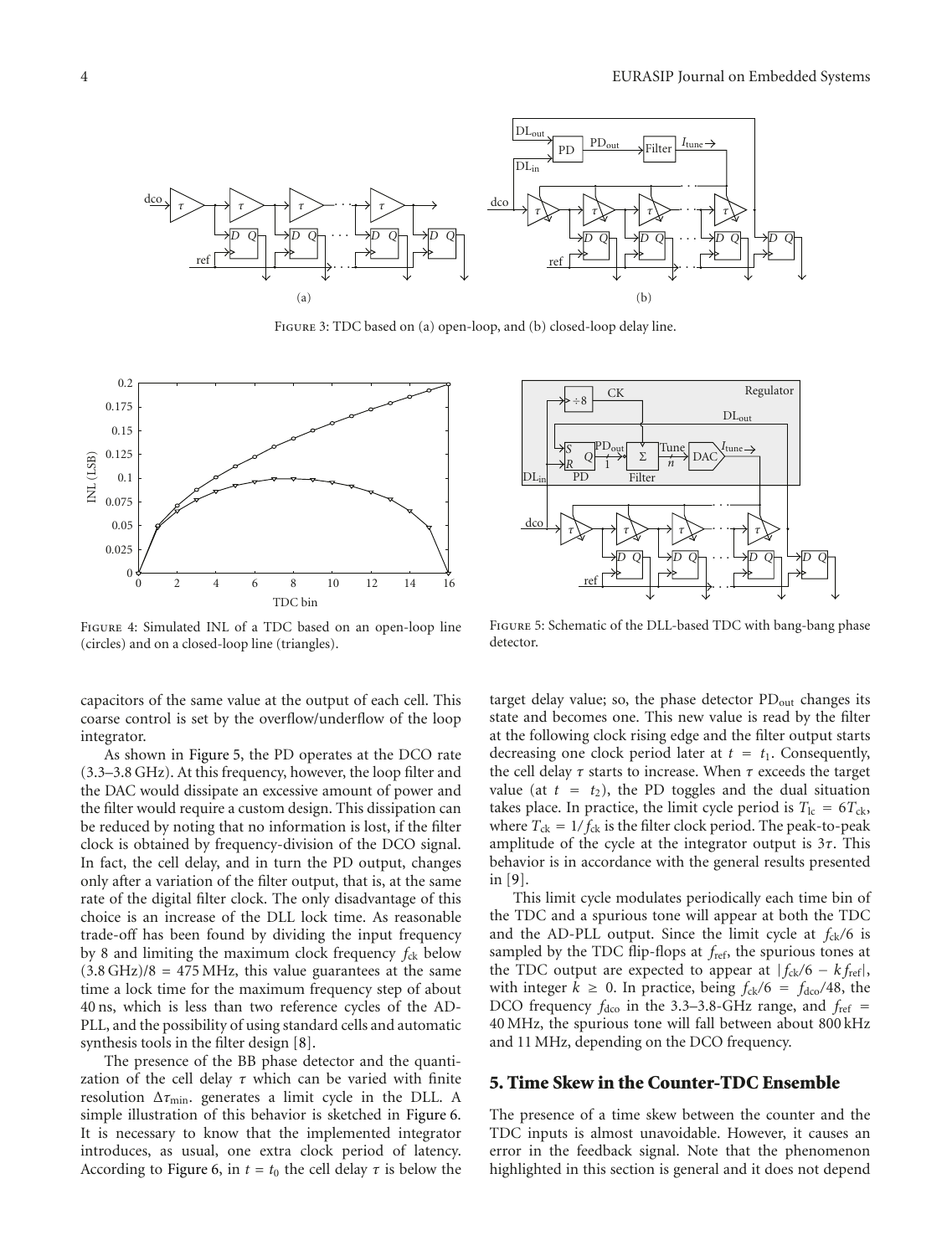

Figure 6: The limit cycle in the DLL.

on our particular TDC implementation. We consider a delay *t*skew applied to the counter input, as shown in Figure 7. In this situation, the counter will be driven by the delayed DCO signal, indicated as dco, while the TDC input is the original DCO signal, that is, dco in Figure 7. Now, the instant in which the TDC overflows (or underflows) and that in which the counter increments (or reduces) its steady-state output does not coincide.

To illustrate this behavior, we consider again the example discussed in Section 2. The waveforms resulting from the application of *t*skew are sketched in Figure 8(a). Because of the skew, the counter output increments by 3 in the following reference period with respect to Figure 2. Instead, the TDC output is unperturbed. In this figure, the time skew has been assumed to be equal to  $0.25 \cdot T_{\text{dco}}$ , but the same  $f_i$  and  $f_f$ graphs would have been obtained for  $0 < t_{\text{skew}} \leq 0.25 \cdot T_{\text{dco}}$ . The net result of the time shift of the *f*<sup>i</sup> sequence is the generation of a periodic bipolar glitch (with frequency *f*spur) in the error signal *f*e. The average value of *f*<sup>e</sup> is zero; therefore the loop does not respond; however, this periodic disturbances produces spurious tones at the output. The signal  $R_e$ , which is given by the accumulation of  $f_e$  and is proportional to the phase error, will be a periodic squarewave with duty cycle  $D = (f_{\text{spur}}/f_{\text{ref}})$ .

The same impairment can be visualized by combining again the TDC and the counter conversion characteristics as shown in Figure 8(b). The effect of the positive time skew is the generation of holes in the characteristic. At steady state, this staircase is swept, going up from one step to another one. Therefore, depending on the initial phase, the converter input may periodically fall into the holes. The resulting phase error is as large as one LSB of the coarse converter, that is, of the counter.

Evaluating the fundamental frequency *f*spur and the amplitude *A*spur of the spur in the previous example is particularly simple. Assuming that the spur fundamental falls out of the PLL band,  $A_{spur}$  can be calculated following [10]. Thus,

$$
f_{\text{spur}} = \text{FCW}_{\text{f}} \cdot f_{\text{ref}}
$$

$$
A_{\text{spur}} = \frac{2}{\pi} \cdot \sin(\pi \cdot \text{D}) \cdot \left| H\left(f_{\text{spur}}\right) \right| \cdot \frac{\Delta f_{\text{dco}}}{4 f_{\text{spur}}}
$$
(1)

with  $|H(f_{\text{spur}})|$  being the frequency response magnitude of the loop filter and  $\Delta f_{\text{dco}}$  being the DCO frequency resolution.



Figure 7: Time skew between the counter and TDC input signals.

The example presented here is particularly simple, for the sake of clarity. In particular, the TDC has enough resolution to detect the fractional part of FCW, which makes this case similar to what happens in a standard PLL with an integer division factor. In other cases, the behavior may be slightly more complex; the main issues to be considered are listed as follows:

- (i) If  $t_{\text{skew}}$  is larger than  $0.25 \cdot T_{\text{dco}}$  (in our example), the counter sequence will be shifted with respect to the TDC sequence by more than one reference cycle. So, the  $f_e$  sequence will include some 0 s between  $+1$  and  $-1$  and its integral  $R_e$  will be a sequence of pulses, whose duty cycle *D* depends on the number of 0 s in the *f*<sup>e</sup> sequence. Thus, maximum spur amplitude in  $(1)$  occurs when  $D = 0.5$ .
- (ii) We have arbitrarily assumed a phase relationship between ref and dco, given the uncertainty of the TDC quantization. Therefore, in our example, a favorable time delay between dco and ref exists which prevents to fall into the holes of the characteristic in Figure 8(b) and to generate glitches.
- (iii) When  $FCW_f$  is finer than the TDC resolution (which is the common situation), the phase relationship between ref and dco changes. Thus, the condition in (ii) may periodically occur. As a consequence, the *f*<sup>e</sup> and  $R_e$  sequences show some missing glitches, thus slightly altering the result in (1).

# **6. Glitch-Correction Logic**

A possible countermeasure to the glitch problem presented in the previous section has been already proposed in [11]. In that work, the derivative of  $f_e$  is monitored, and if its magnitude is higher than 0.5, *f*<sup>e</sup> is decreased/increased by 1. In this way, the glitch in Figure 8 is removed. However, this solution has the disadvantage of altering the transient behavior. If a large variation in the DCO frequency occurs, which causes a step of  $+1$  (or more) in the  $f_e$  value, the loop would not be able to track the frequency, unless the corrector is disabled. In the case of an unexpected frequency step, that may seriously affect the lock behavior.

Instead, the circuit proposed in the present work monitors *f*<sup>i</sup> and *f*f, separately. It removes the glitch from the feedback signal and sets a flag *F*, which allows to apply the *f*<sup>i</sup> variation simultaneously to the *f*<sup>f</sup> overflow/underflow.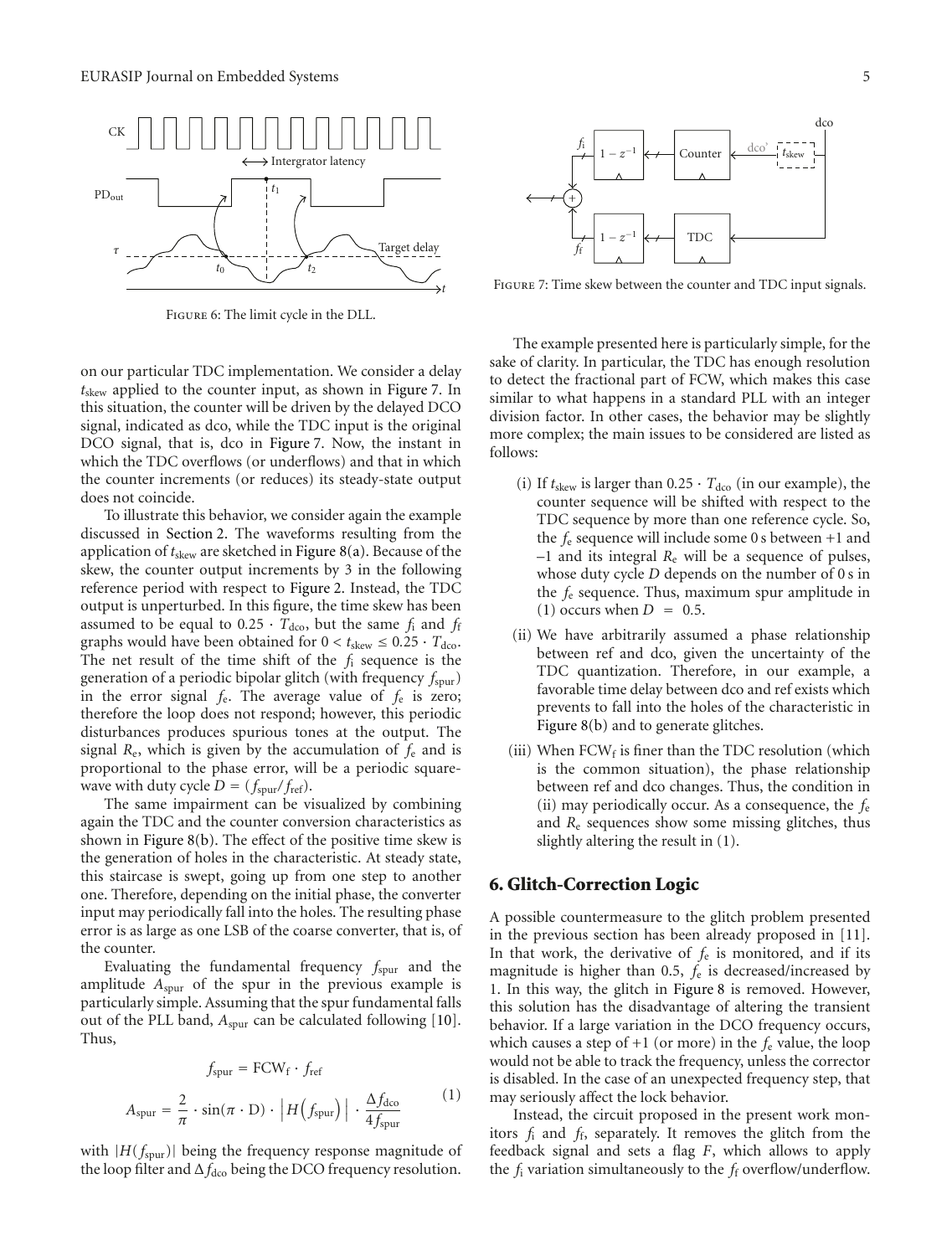

FIGURE 8: AD-PLL behavior for FCW = 2.25 in the presence of a time skew between counter and TDC: (a) positive edges of ref and dco,  $f_i$ *f*f, and *f*e. (b) Counter/TDC conversion characteristic.



Figure 9: Flow chart describing the operating principle of the glitch corrector when  $0 \leq$  FCW<sub>f</sub>  $\leq$  0.5.

The circuit operation is shown in the flow chart in Figure 9, which is valid for  $0 \leq$  FCW<sub>f</sub>  $\leq$  0.5. At the beginning, the flag *F* is initialized to 0. Three main situations are taken into account.

- (a) If the integer frequency error  $\Delta_i = f_i FCW_i$  differs from 0 or 1, then the loop is considered to be out of lock and no correction is applied. Thus, *f*<sup>e</sup> is simply given by FCW –  $(f_i + f_f)$  and *F* is not varied.
- (b) In timestamp  $(1)$  in the example in Figure 8(a),  $f_i$ is not incremented with respect to  $FCW_i$ , while the TDC overflows. Therefore,  $\Delta_i = 0$  and  $f_f < 0$ . Assuming  $F = 0$ , the value of  $f_e$  is  $FCW - (f_i + f_f) - 1$ , thus canceling the glitch, and *F* is decremented by 1.
- (c) In timestamp  $(2)$ ,  $f_i$  is incremented with respect to FCWi, while the TDC does not overflow. Therefore,  $\Delta_i$  = 1 and  $f_f > 0$ . If this situation occurs after (b), the flag  $F = -1$ . Thus, the algorithm sets  $f_e$  to FCW –  $(f_i + f_f)$  + 1, canceling again the glitch, and *F* is incremented by 1, returning to zero.

It is easy to check that if a sudden change in the DCO frequency causes a step of  $+1$  in  $\Delta_i$ , thanks to the adoption of the flag *F*, this circuit removes only the first sample +1 of *f*i. Then, it leaves the loop operating normally.

The case in which  $0.5 <$  FCW<sub>f</sub>  $\lt$  1 is not reported here, for the sake of brevity. In that case, the algorithm applies a correction when  $\Delta_i = 0$  and the TDC underflows and when  $\Delta_i$  = 1 and the TDC does not underflow. The signs of the corrections of  $f_e$  and  $F$  are swapped with respect to the case in Figure 9.

#### **7. Simulations Results**

The schematic of the whole AD-PLL is sketched in Figure 10, where also the details of the loop filter are evidenced. The circuit has been designed in 90 nm CMOS technology.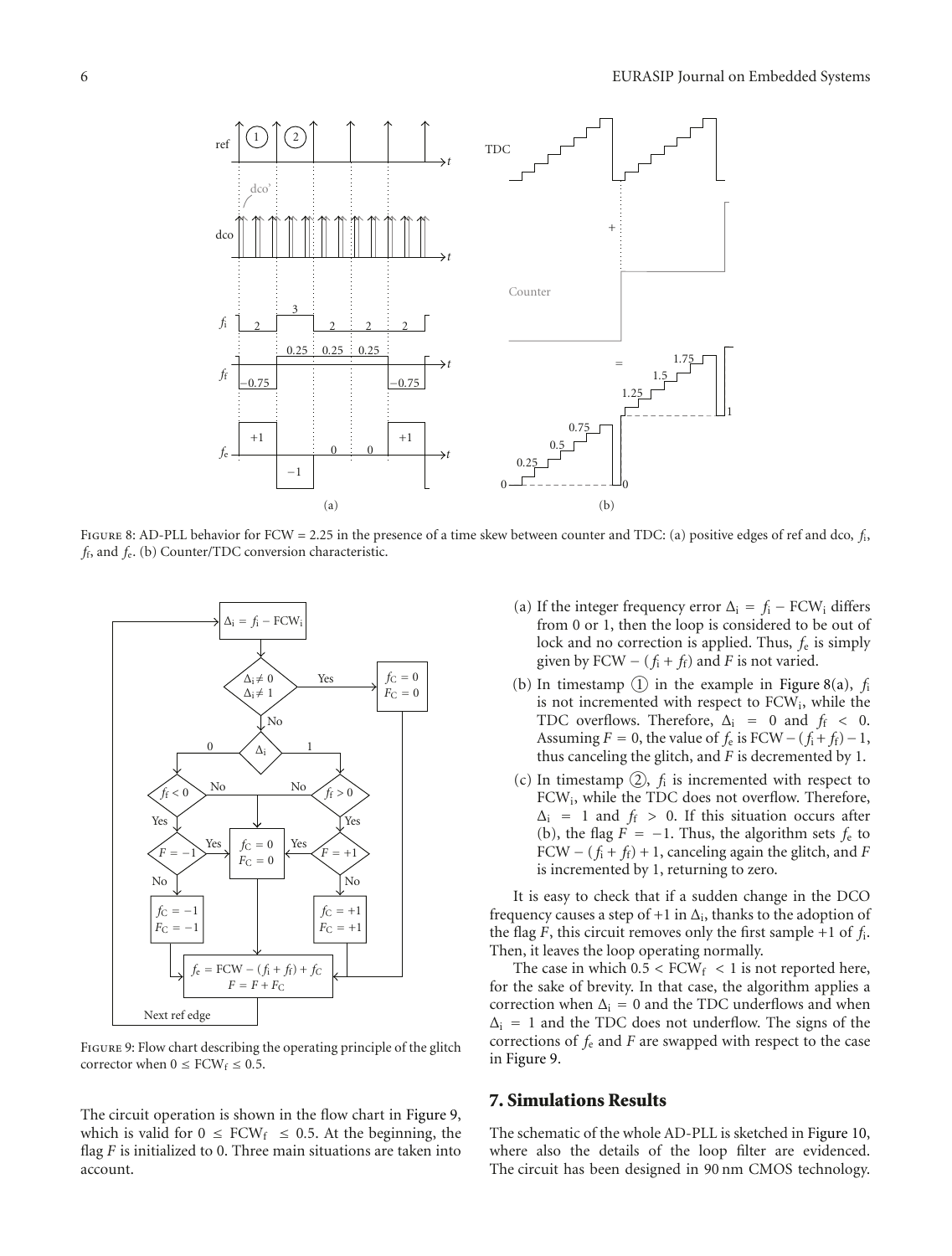

Figure 10: Full block schematic of the designed AD-PLL.



FIGURE 11: Output spectrum of the AD-PLL when the glitch corrector is disabled. The dominant spur is induced by the time skew between counter and TDC.

The digital PI loop filters features  $\alpha = 1$  and  $\beta = 16$ . The DCO tuning range covers the 3-4 GHz bandwidth, with 64 coarse characteristics. Each characteristic sweeps about 20 MHz with a fine tuning resolution  $\Delta f_{\text{dco}} = 150 \text{ kHz}$ . The closed-loop bandwidth is about 370 kHz.

The AD-PLL is simulated by adding a 1*/*f <sup>2</sup> phase noise to the DCO signal of −120 dBc/Hz at 1 MHz offset from the carrier. The fractional FCW word is set to  $(95 + 1/16 +$  $351/2^{14}$ ) and the reference frequency is 40 MHz. Therefore, the output frequency is 3.8025 GHz. The time skew between counter and TDC is assumed to be about  $t<sub>skew</sub> = 15$  ps, which is slightly less than one TDC LSB.



Figure 12: Output spectrum of the AD-PLL when the glitch corrector is enabled. The dominant spur is induced by the DLL limit cycle and it is below −50 dBc.

In the absence of the glitch corrector, we expect from (1) the spur fundamental to be located at  $f_{\text{spur}} = (1/16+351/2^{14}) \cdot$  $40 \text{ MHz} = 3.357 \text{ MHz}$  and to have amplitude  $A_{\text{spur}}$  between −10 and −24 dBc, depending on the duty cycle *D* of the *R*<sup>e</sup> signal. The output spectrum, simulated when the glitch corrector is disabled, is shown in Figure 11. The dominant spur is at 3.357 MHz with power of −13 dBc, as predicted from theory.

When the glitch corrector is enabled, the skew-induced spurs disappear completely, as shown in Figure 12. The remaining dominant spur is below −50 dBc, which allows to meet the phase noise requirements. This spur is caused by